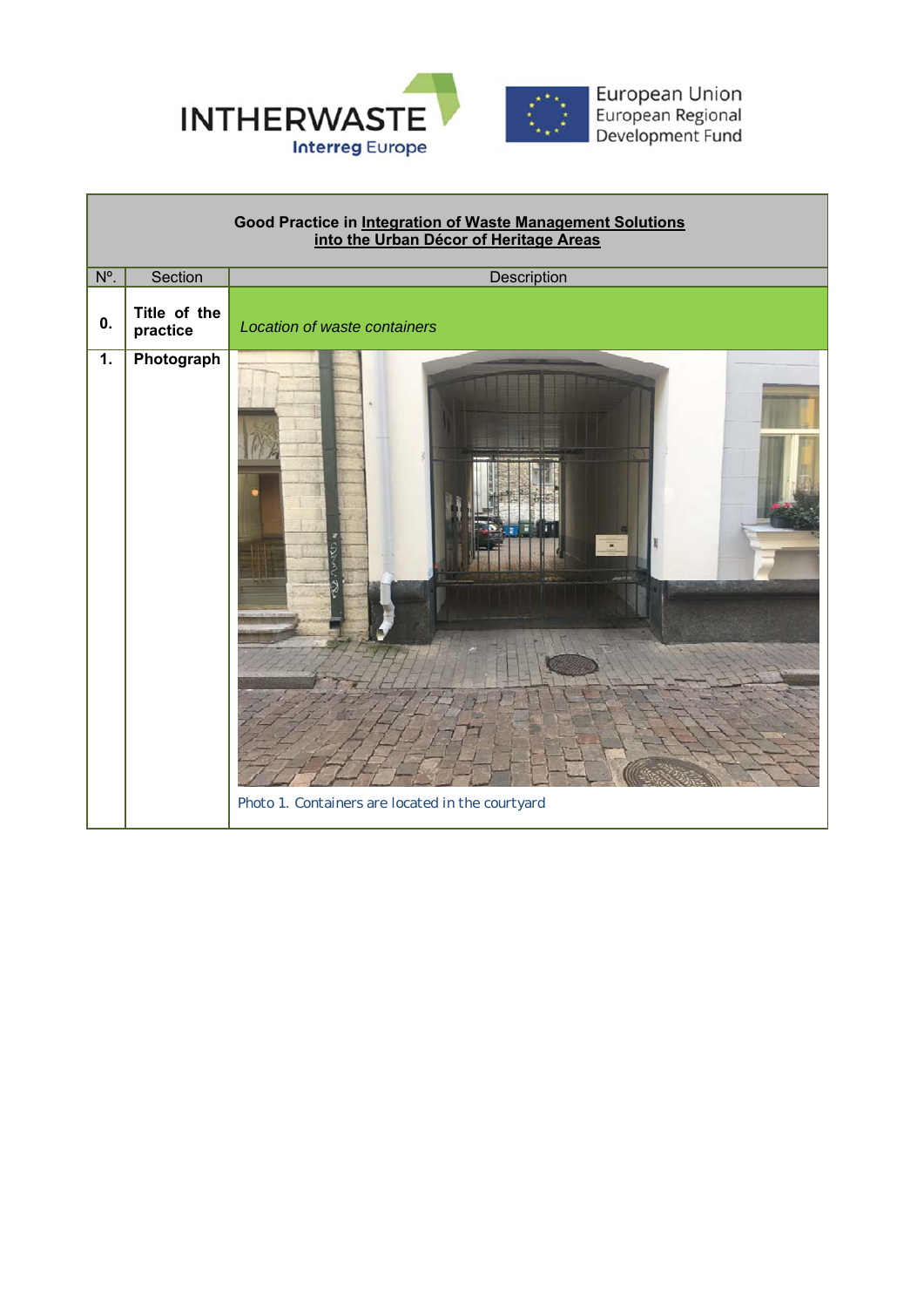

|    |                  | Photo 2. Special solution for waste containers in Old Town of Tallinn                                                                                                                                                                                                                                                                                                                                                                                                                                                                                                                                                                                                                                                                                                                                                                                                                                                                                                                                                                                     |
|----|------------------|-----------------------------------------------------------------------------------------------------------------------------------------------------------------------------------------------------------------------------------------------------------------------------------------------------------------------------------------------------------------------------------------------------------------------------------------------------------------------------------------------------------------------------------------------------------------------------------------------------------------------------------------------------------------------------------------------------------------------------------------------------------------------------------------------------------------------------------------------------------------------------------------------------------------------------------------------------------------------------------------------------------------------------------------------------------|
| 2. | <b>Proposers</b> | City of Tallinn                                                                                                                                                                                                                                                                                                                                                                                                                                                                                                                                                                                                                                                                                                                                                                                                                                                                                                                                                                                                                                           |
| 3. | <b>Contacts</b>  | Representatives of city district government:<br>Haabersti District Government, head of administration<br>department,<br>Tonu.Kivimaker@tallinnlv.ee<br>Tallinn City Center District Government, head specialist of urban department,<br>Kylly.Annus@tallinnlv.ee<br>Kristiine District Government, senior specialist, Marju.Korts@tallinnly.ee<br>Lasnamäe District Government, head deputy of urban department,<br>Diana.Buchmann@tallinnlv.ee<br>Mustamäe District Government, head specialist of urban department,<br>Urmas.Kopp@tallinnlv.ee<br>Nõmme District Government, head specialist of city property department,<br>$\bullet$<br>Mart.Miidu@tallinnlv.ee<br>Pirita District Government, head specialist of urban department,<br>٠<br>Merike.Kalam@tallinnlv.ee<br>Põhja-Tallinna District Government, head deputy of urban department,<br>$\bullet$<br>Arvo.Soorand@tallinnlv.ee<br>Tallinn Environment Department, keskkonnaamet@tallinnlv.ee<br>Tallinn<br>Municipal<br>Engineering<br>Services<br>Department,<br>kommunaalamet@tallinnlv.ee |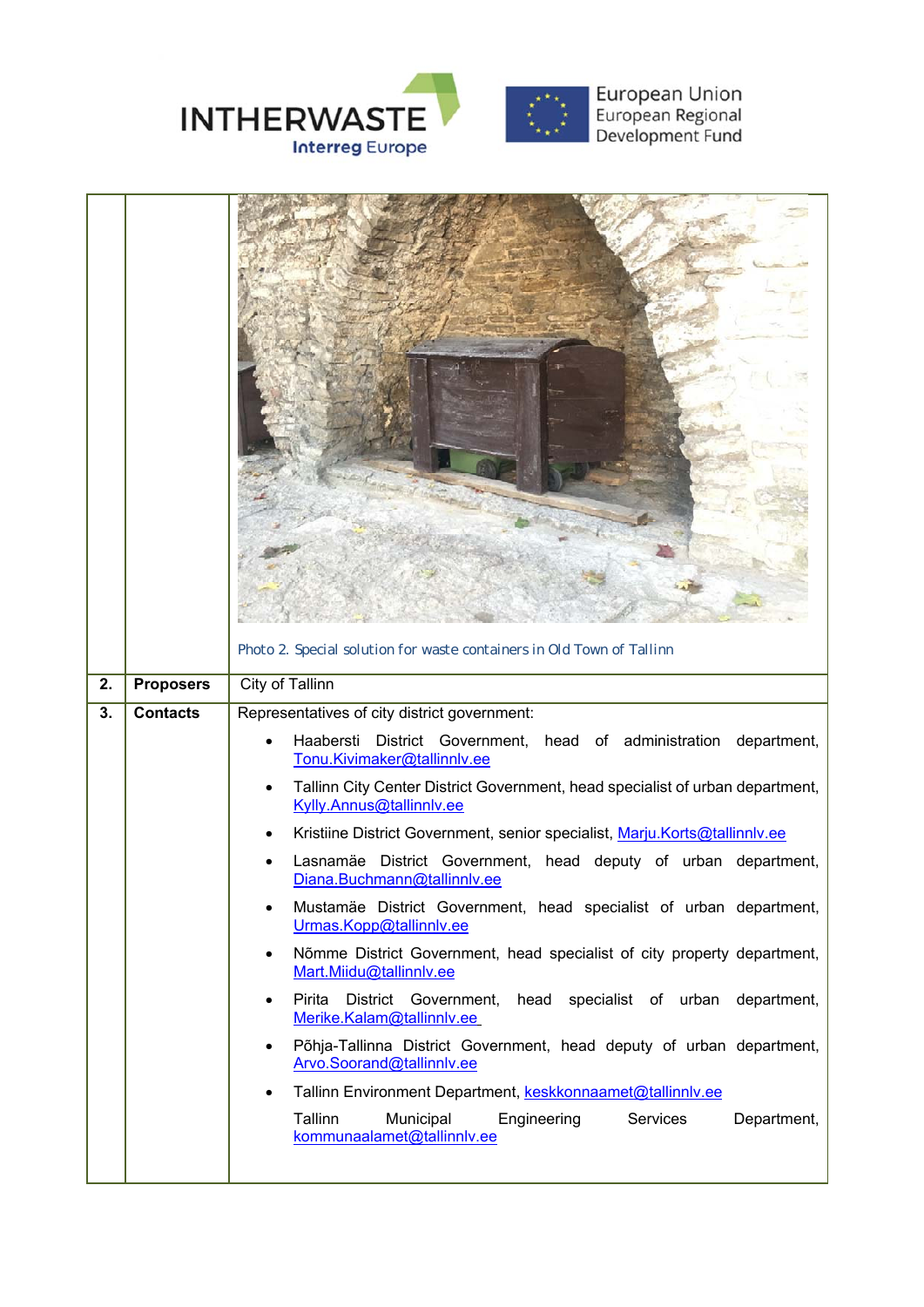

**4.** Useful links | Waste management act of Tallinn **5. Start date** Year 2008 **6. Activities' state of the art**  Ongoing **7.** Location **City of Tallinn 8. Inhabitants in the area**  445 000 **9. Description of the practice**  Origin: Waste containers must be placed on the waste holder property. In Tallinn Old Town area it is forbidden to place waste containers on the street. It is allowed only if there is constructed a waste storehouse. Main locations where Old Town inhabitants hold their waste containers are courtyards, basements or staircases. Development and Timescale: The city of Tallinn have had the policy for a long time and will continue in the future. Actors involved: Tallinn Environment Department • Tallinn City District Governments Legal framework: According to the Waste Management Act of Tallinn it is not allowed to place waste containers on the street in the area of Old Town. It is allowed only if there is constructed a waste storehouse. Financial framework: (activities´ cost, activities´ revenues (if any), model/s of financing used) Residents of Old Town must find the proper location for their containers. If there is no space, one option is to share their containers with other property owners. If there is no room then City District Government can allow to place the containers on public land, if it is possible to build waste storehouse. **10. Results**  Proven results (through indicators): There is more free space in Old Town and it allows to achieve aesthetic appearance. Possible success factors: Some cases need special approach to find the solution. Main difficulties encountered: In some properties it is hard to find space for waste containers. **11. Main lessons learnt from the practice**  The location of waste containers have to be planned before the construction, but in the area of Old Town it is not possible and each case needs a special approach.